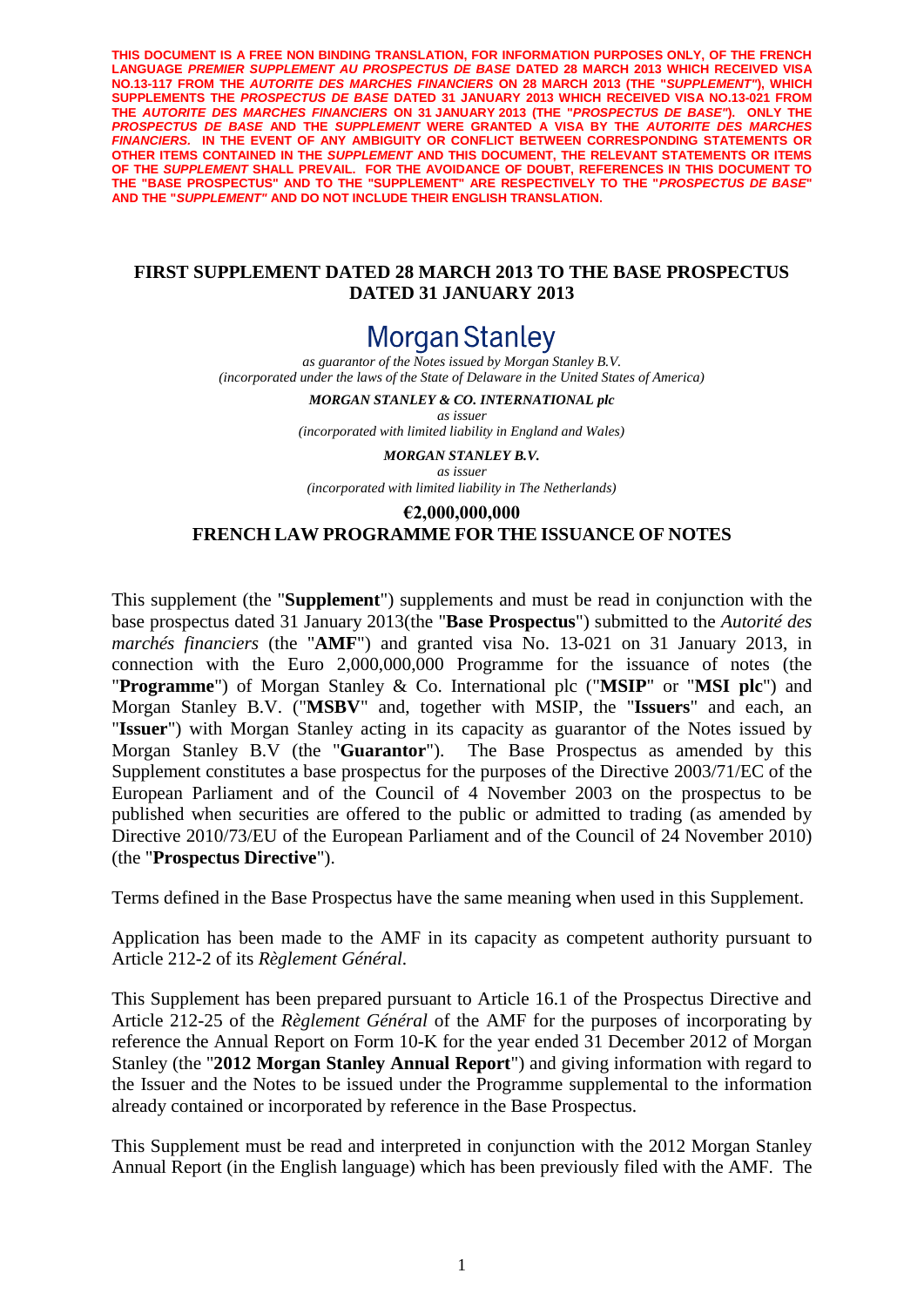2012 Morgan Stanley Annual Report is incorporated by reference into and shall be deemed to form part of this Supplement.

A copy of this Supplement shall be available on the websites (i) of the AMF [\(www.amf](www.amf-france.org)[france.org\)](www.amf-france.org) and (ii) the Issuers [\(www.morganstanleyiq.eu\)](http://spr1.intranet.cliffordchance.com/sites/FR-3000-NEW/Documents/www.morganstanleyiq.eu) and copies will be available in physical or electronic form, during usual business hours on any weekday, for inspection at the principal executive offices of Morgan Stanley, the registered offices of MSIP and MSBV and at the specified offices of the Paying Agents.

The 2012 Morgan Stanley Annual Report incorporated by reference in this Supplement to the Base Prospectus (i) is available on the website of the Guarantor [\(www.morganstanley.com\)](www.morganstanley.com) and (ii) may be obtained, without charge on request, during normal business days and hours, at the principal executive offices of Morgan Stanley and the registered offices of MSIP and MSBV and at the specified offices of the Paying Agents.

In accordance with Article 16.2 of the Prospectus Directive and Article 212-25 II of the *Règlement Général* of the AMF, investors who have agreed to purchase or subscribe for Notes before this Supplement is published have the right, exercisable within a time period of two business days after the publication of this Supplement, to withdraw their acceptance.

Save as disclosed in this Supplement, no new fact, mistake or inaccuracy has occurred or has been observed which is capable of affecting the assessment of the Notes since the publication of the Base Prospectus.

To the extent that there is any inconsistency between any statement in this Supplement and any statement in or incorporated by reference into the Base Prospectus, the statements of this Supplement shall prevail.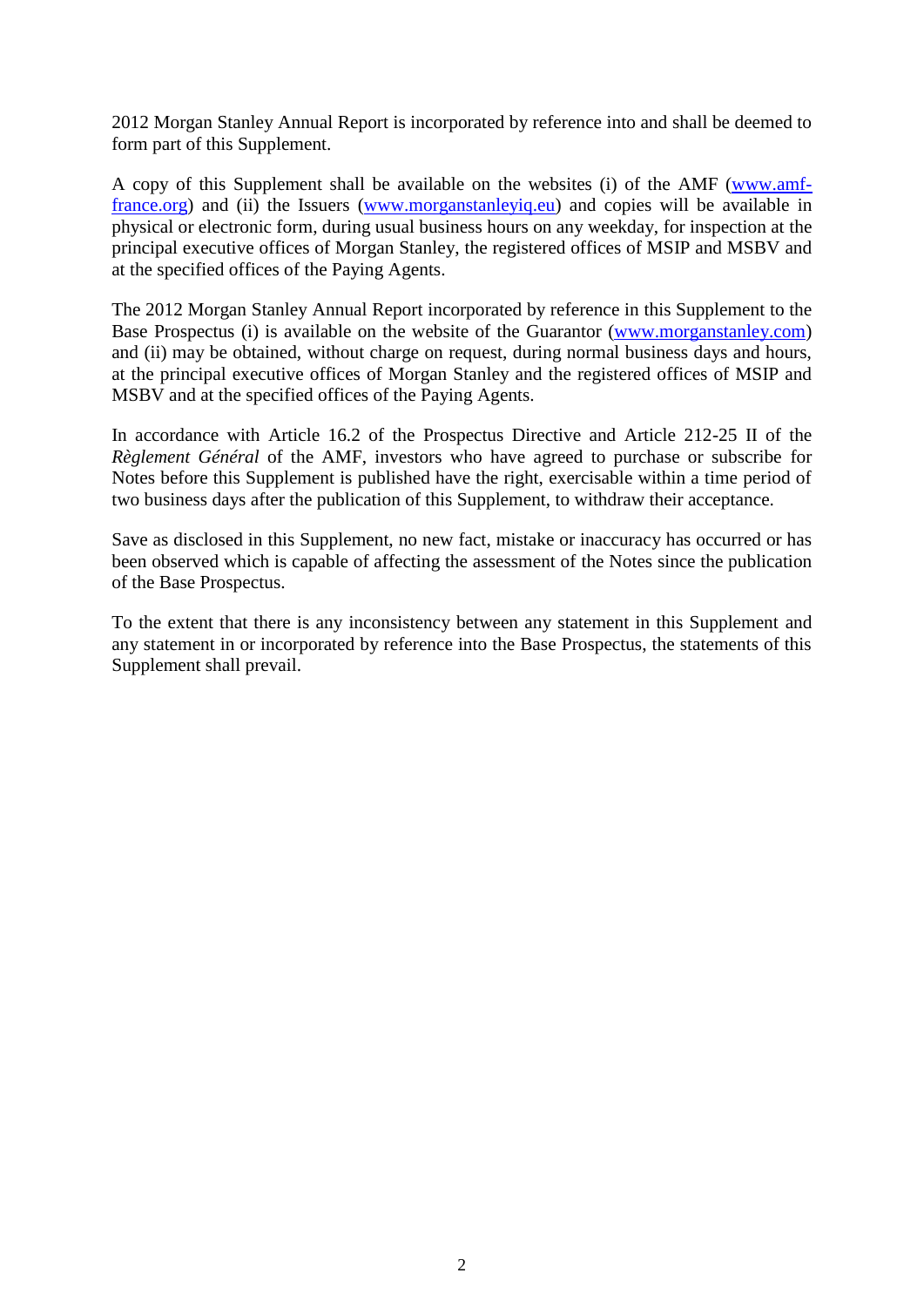# **TABLE OF CONTENTS**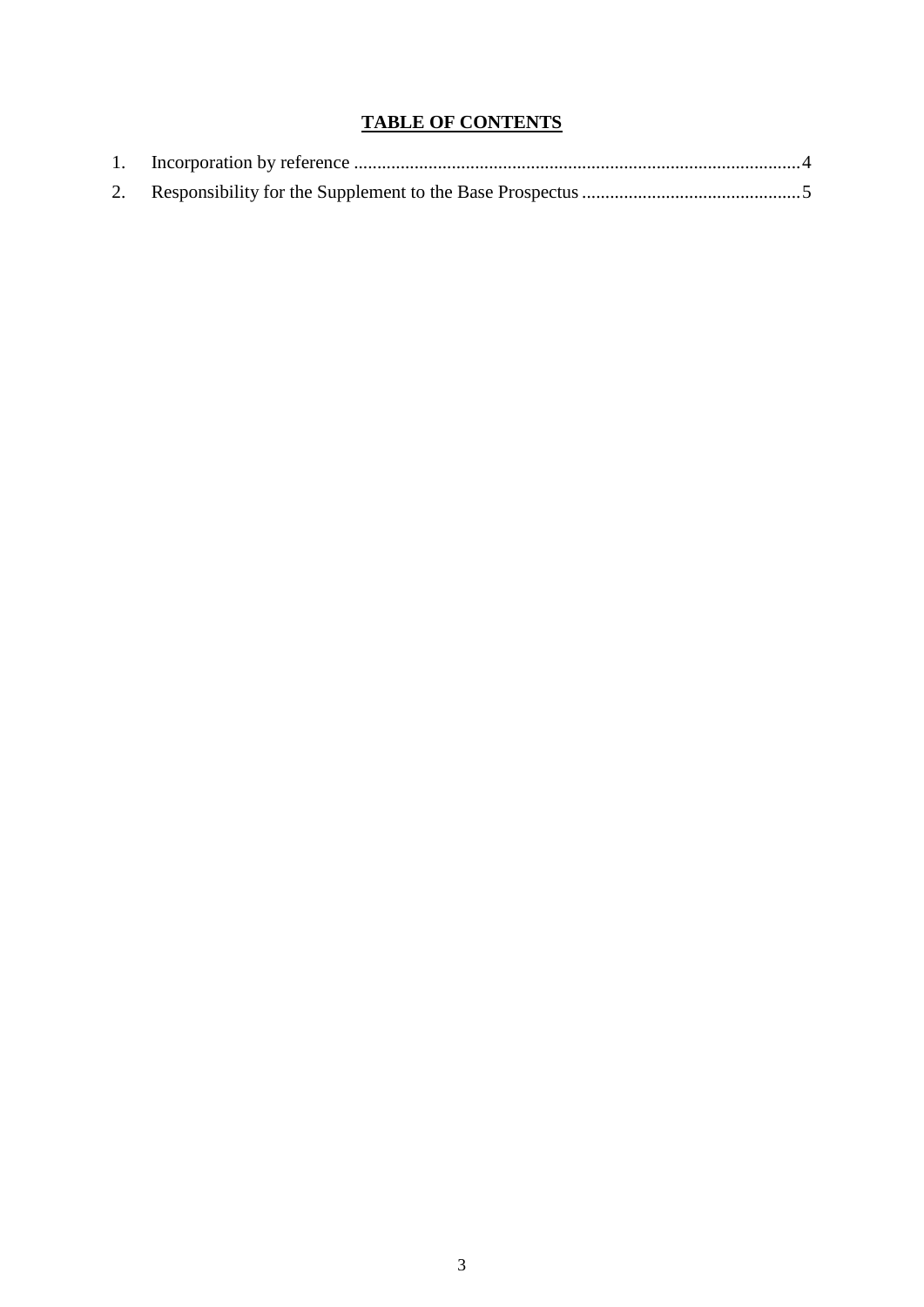# <span id="page-3-0"></span>1. **INCORPORATION BY REFERENCE**

This Supplement incorporates by reference the 2012 Morgan Stanley Annual Report and supplements the section entitled "*Documents incorporated by reference*" contained on pages 55 to 61 of the Base Prospectus.

The information incorporated by reference must be read in conjunction with the crossreference table below which supplements the table of information incorporated by reference in the section entitled "*Documents incorporated by reference*" of the Base Prospectus.

| <b>Morgan Stanley</b>             | <b>Information</b><br>incorporated by<br>reference                             | Page    |
|-----------------------------------|--------------------------------------------------------------------------------|---------|
| 2012 Morgan Stanley Annual Report | a) Report of Independent<br><b>Registered Public</b><br><b>Accounting Firm</b> | 137     |
|                                   | b) Consolidated<br><b>Statements of Financial</b><br>Condition                 | 138-139 |
|                                   | c) Consolidated<br><b>Statements of Income</b>                                 | 140     |
|                                   | d) Consolidated<br>Statements of<br>Comprehensive Income                       | 141     |
|                                   | e) Consolidated<br><b>Statements of Cash</b><br>Flows                          | 142     |
|                                   | f) Consolidated<br><b>Statements of Changes</b><br>in Total Equity             | 143-144 |
|                                   | $g)$ Notes to the<br><b>Consolidated Financial</b><br><b>Statements</b>        | 145-282 |

## **Table of information incorporated by reference**

Any information not listed in the above cross-reference table but included in the 2012 Morgan Stanley Annual Report is deemed to be incorporated by reference in this Supplement.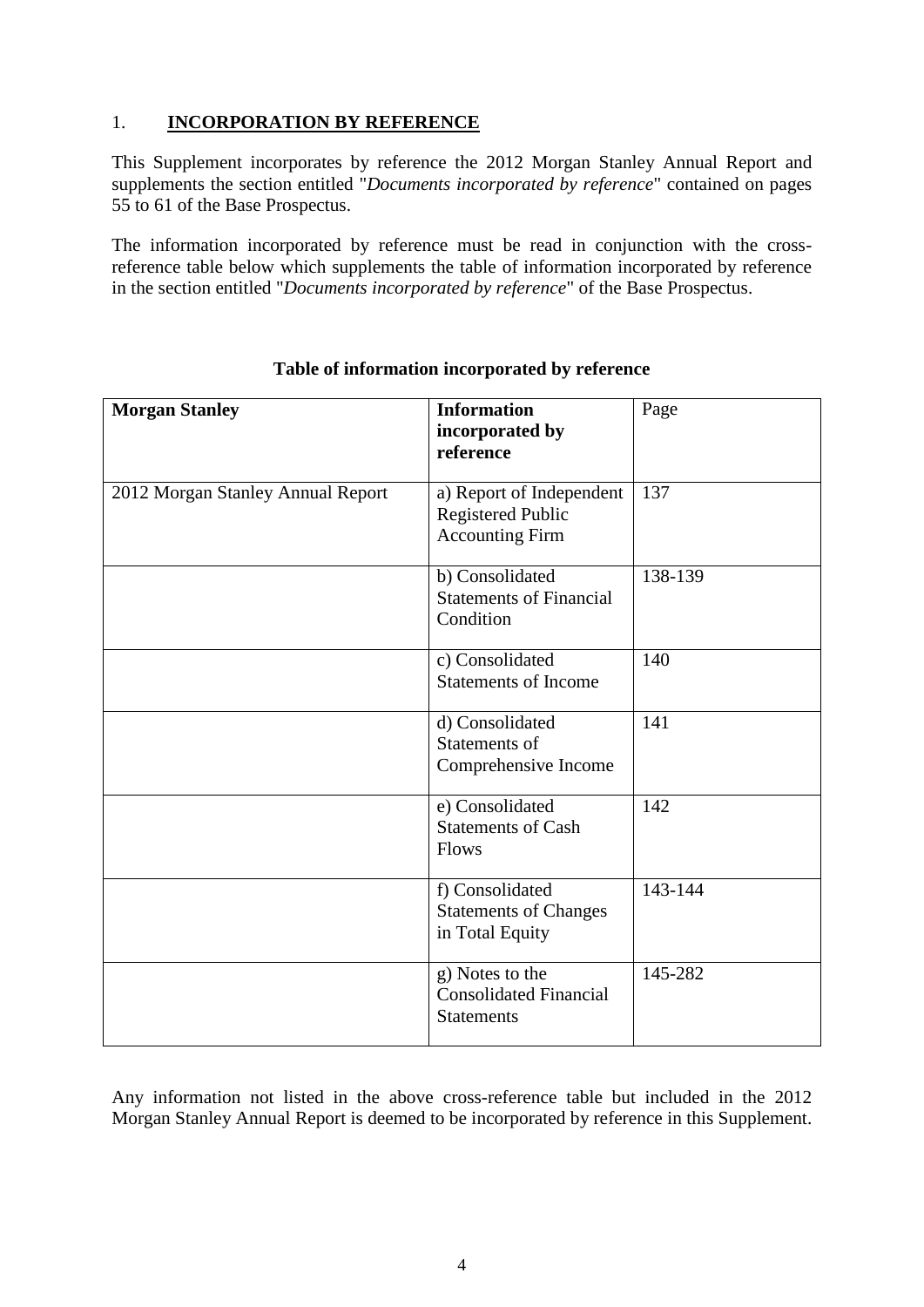## <span id="page-4-0"></span>2. **RESPONSIBILITY FOR THE SUPPLEMENT TO THE BASE PROSPECTUS**

#### **Persons responsible for this Supplement**

We hereby certify, after having taken all reasonable care to ensure that such is the case, that the information contained in this Supplement to Base Prospectus (except the information relating to Morgan Stanley and MSIP) is, to the best of our knowledge, in accordance with the facts and contains no omission likely to affect its import.

> **Morgan Stanley B.V.** Luna Arena Herikerbergweg 238 1101 CM Amsterdam Zuidoost The Netherlands

Duly represented by: TMF Management BV in its capacity as Managing Director

Duly represented by: Jos van Uffelen and Saskia Engel in their capacity of attorney in fact of TMF Management BV

on 28 March 2013

We hereby certify, after having taken all reasonable care to ensure that such is the case, that the information contained in this Supplement to Base Prospectus (except the information relating to Morgan Stanley and MSBV) is, to the best of our knowledge, in accordance with the facts and contains no omission likely to affect its import.

#### **Morgan Stanley & Co. International plc**

25 Cabot Square Canary Wharf London E14 4QA United Kingdom

Duly represented by: David Russell in its capacity as Director

on 27 March 2013